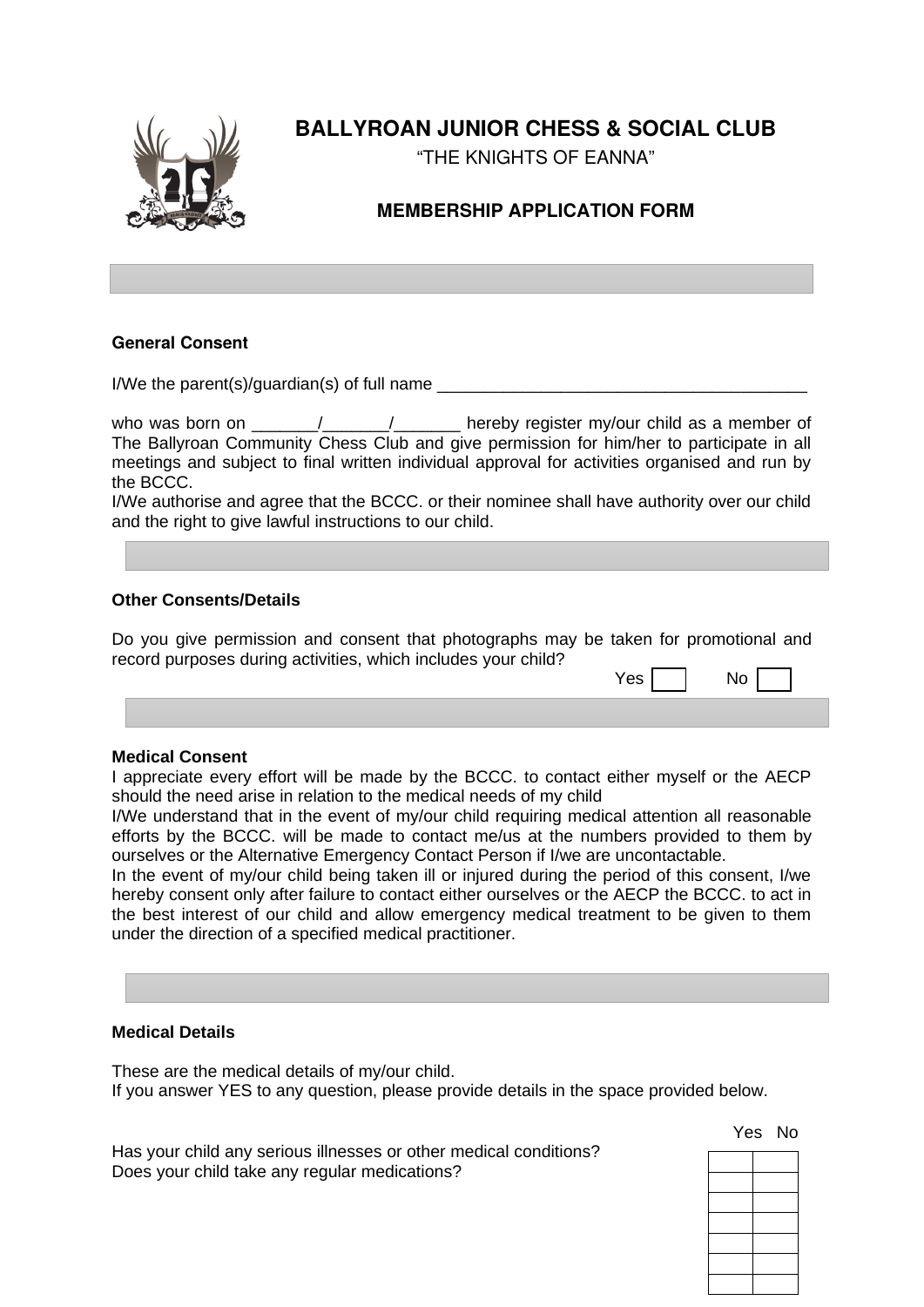Any Medications your child is allergic to, must not be prescribed/given? Does your child have any allergies? Has your child any special dietary requirements? Has your child been fully vaccinated? If not, state which received. Has your child any medical history of which we should be aware?

Please Provide Specific Details Below:

I/We confirm that the medical details in relation to my/our child are correct

 $\mathcal{L}_\text{max}$  and  $\mathcal{L}_\text{max}$  and  $\mathcal{L}_\text{max}$  and  $\mathcal{L}_\text{max}$  and  $\mathcal{L}_\text{max}$  and  $\mathcal{L}_\text{max}$ 

 $\mathcal{L}_\text{max}$  and  $\mathcal{L}_\text{max}$  and  $\mathcal{L}_\text{max}$  and  $\mathcal{L}_\text{max}$  and  $\mathcal{L}_\text{max}$  and  $\mathcal{L}_\text{max}$ 

 $\mathcal{L}_\text{max}$  and  $\mathcal{L}_\text{max}$  and  $\mathcal{L}_\text{max}$  and  $\mathcal{L}_\text{max}$  and  $\mathcal{L}_\text{max}$  and  $\mathcal{L}_\text{max}$